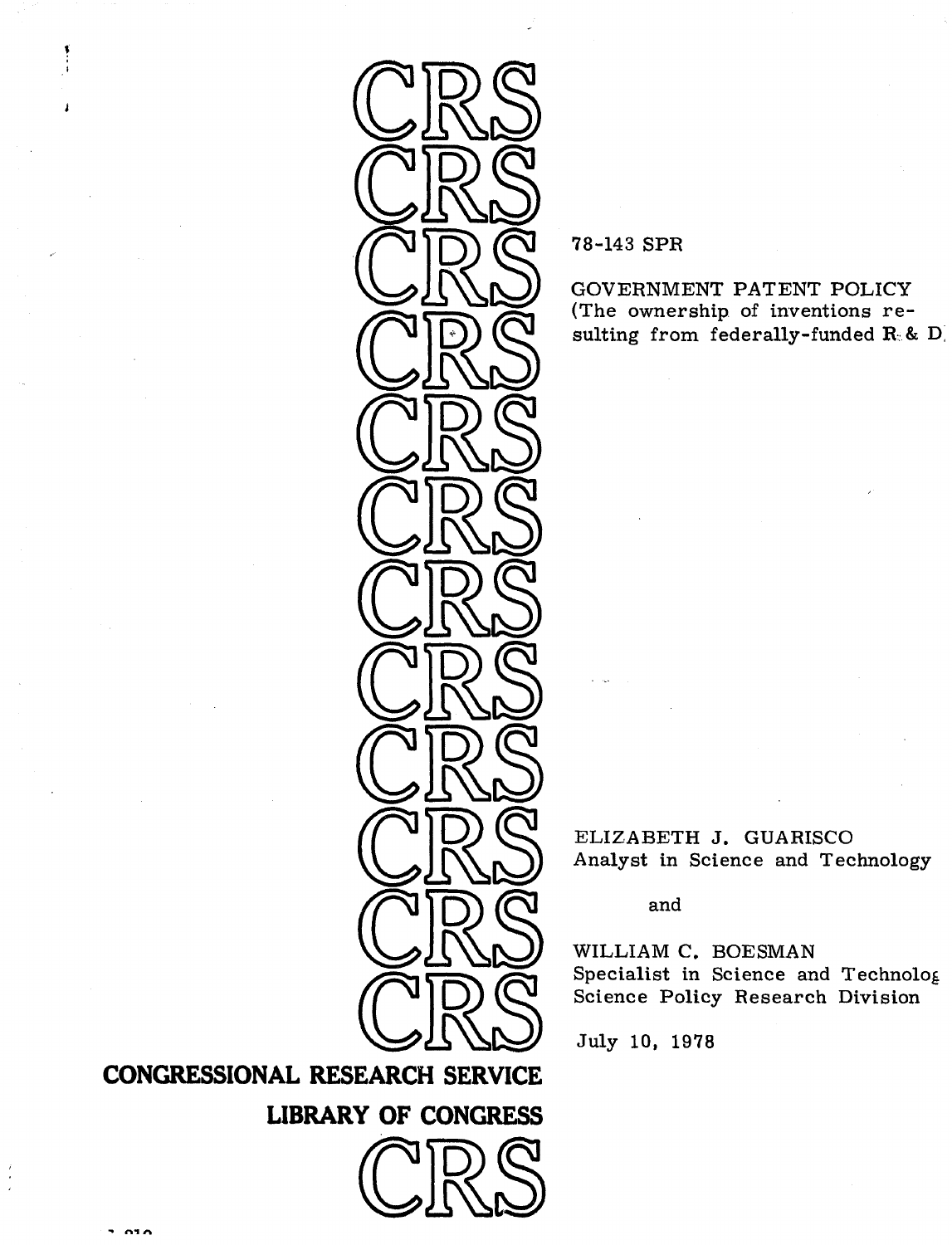# TABLE OF CONTENTS

4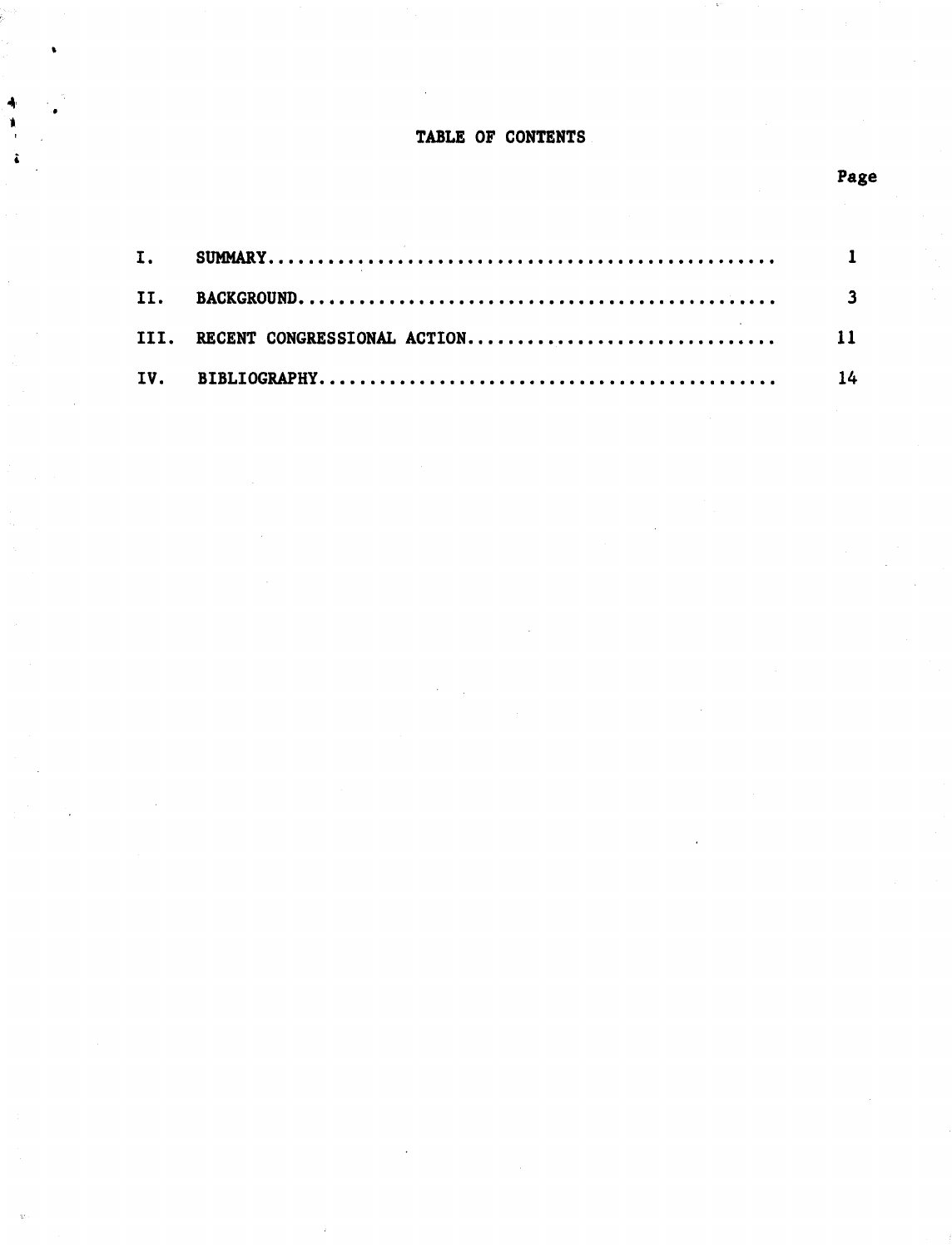#### I. SUMMARY

**>i**

٠,

There are currently two major issues in Government patent policy: **(1)** the ownership of inventions resulting from federally-funded research and development (R&D); and (2) general revision of the patent laws of the United States. This report deals mainly with the former issue and only touches upon the latter, a large subject in itself, for the sake of completeness.

In regard to the first issue, there are a number of aspects of the ownership of inventions resulting from federally-funded R&D, but these seem to reduce to two major subissues, which are:

- **-** Whether the existing Government patent policy promotes the progress of science, as required **by** the **U.S.** Constitution or whether, in fact, Government patent policy has stifled invention and innovation. In general, it has been the Government's policy to retain title and rights to inventions resulting from federally-funded research and development (generally about **50** percent of the Nation's entire R&D expenditure) **--** made either **by** Government contractors or grantees or **by** in-house Government employees. Significantly, the **U.S.** Government holds title to about **28,000** such inventions, but only about five percent of these have been used.
- Whether a comprehensive, Government-wide patent policy is required. There is not now such a uniform Federal patent policy- rather, patent policies have been developed and instituted on an agency-by-agency basis.

These subissues include questions like: **(1)** whether the Government uniformly should take title to inventions derived from federally-funded R&D, thereafter licensing the inventions to potential users; (2) whether such licenses should be exclusive (permitting only one user) or nonexclusive (permitting anyone to license inventions who wants to); **(3)** whether, like some Government agencies, the Government in general should waive its rights to such inventions, providing that the Government's investment is safeguarded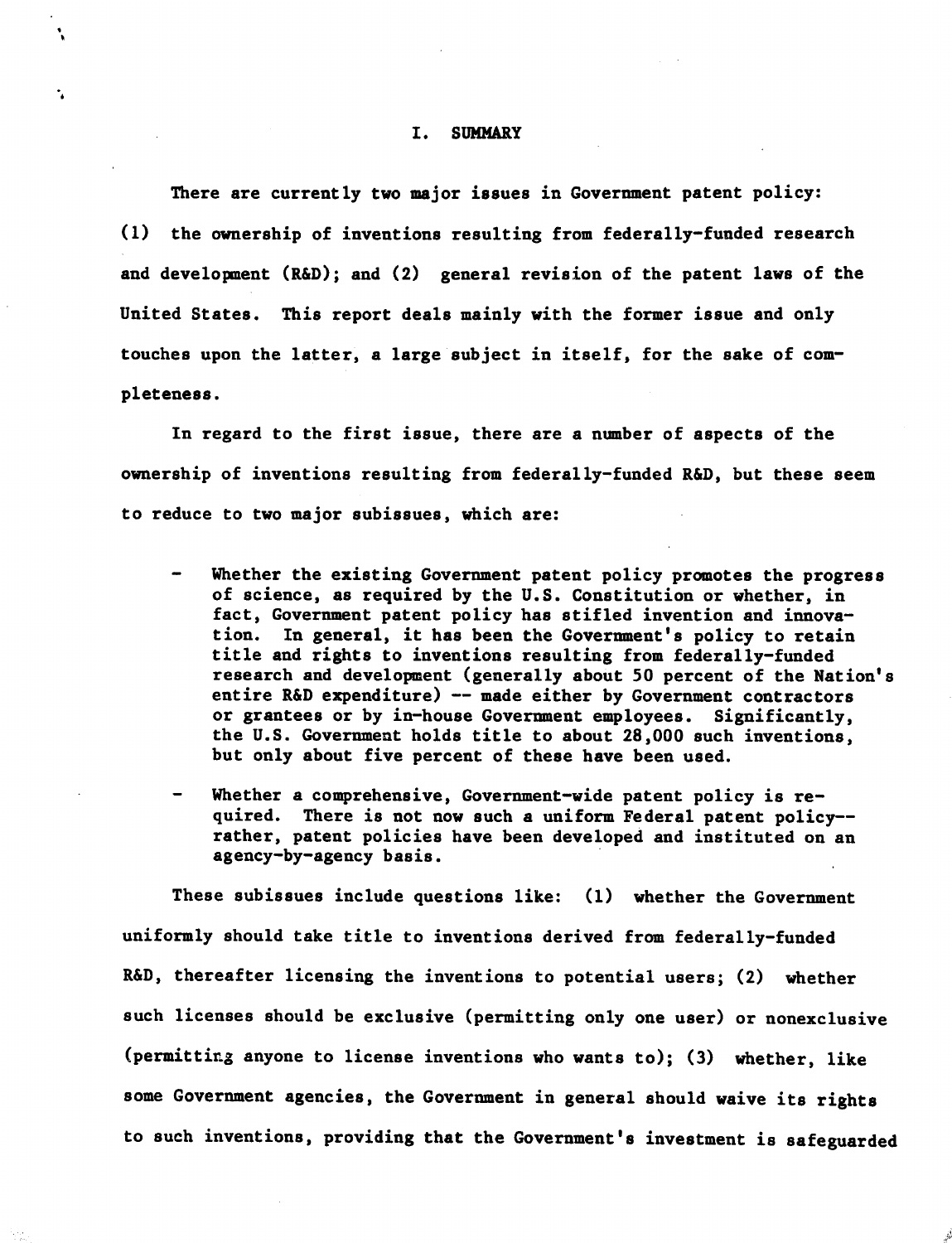**by** the Government's royalty-free use for its own purposes and **by** "march-in rights" to ensure that if a user does not in fact use the invention, other users may be licensed or the waiver can be terminated; (4) what are the Government's rights in contractor- or grantee-developed patents covering related inventions made **by** the contractor or grantee before or outside of the contract or grant effort in question ("background patents"); and **(5)** what are the Government's rights to inventions made **by** in-house Government employees?

**A** recently developing area of congressional concern is the action of the General Services Administration in amending Federal procurement regulations to provide for a standard agreement known as an Institutional Patent Agreement (IPA) to permit universities and nonprofit organizations to receive a larger share of the commercial benefits of their federallyfunded research.

In regard to the issue of the general revision of the patent laws, there has been considerable congressional interest since about **1952.** However, although many bills have been introduced and hearings held since that time, no general patent law revision has been enacted, although a number of bills on specific aspects of patent law have been enacted. In the 95th Congress thus far, no bill for the general revision of the patent laws has been introduced.

**f**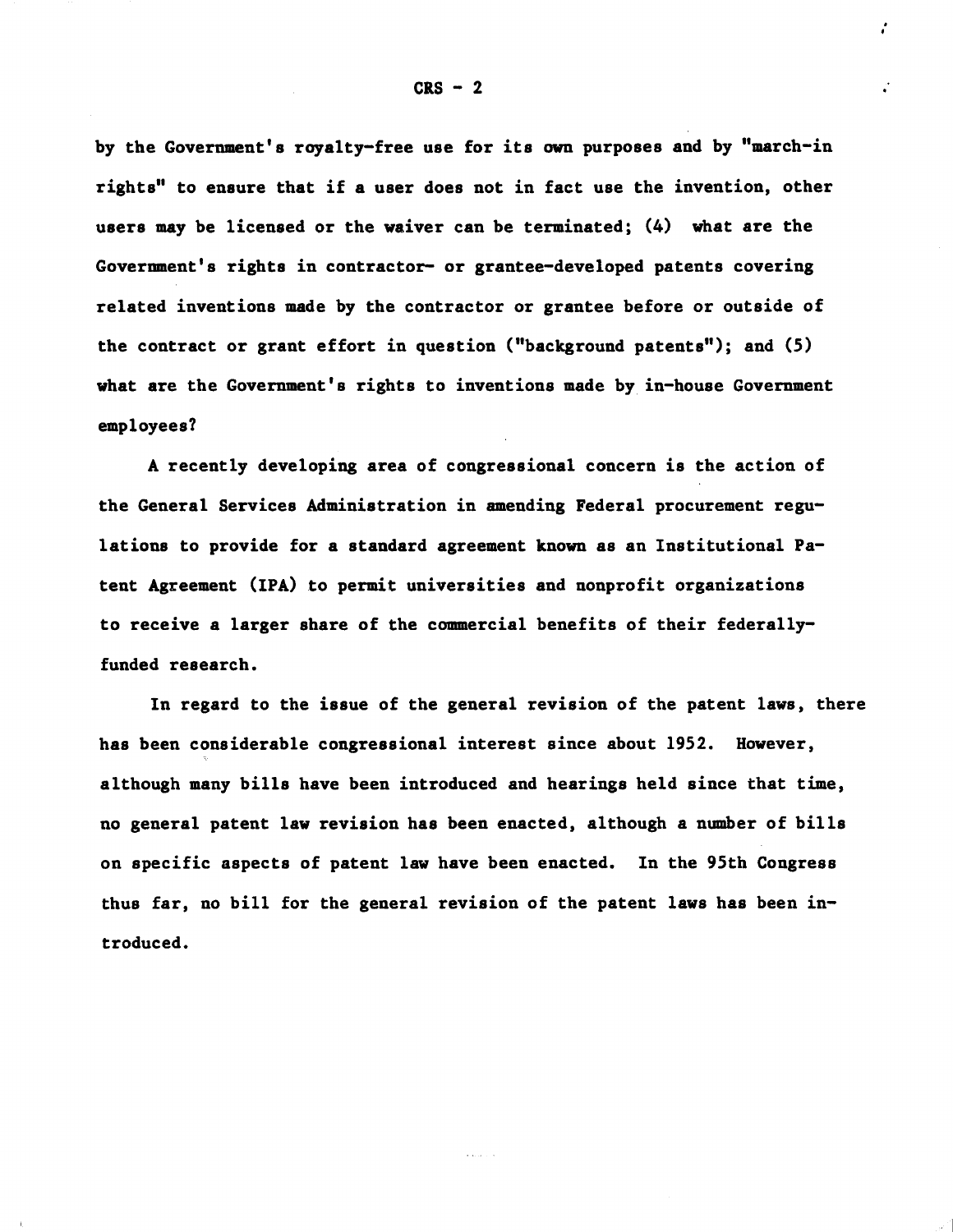#### II. BACKGROUND

For many years there has been much debate over what the Government's policy should be concerning the ownership of inventions resulting from federally-funded research and development for which patents are sought. It is generally agreed, however, that whatever the policy, it should be one that promotes the utilization of inventions and encourages contractor/ grantee participation in Government-sponsored R&D. It is maintained that a Government patent policy that fosters the utilization of inventions and promotes contractor/grantee participation protects the public's investment in research and development, serves the public's interest, and is in keeping with the constitutional directive to ". . . promote Science and the useful Arts." Experience shows, however, that only a small percentage of Government-owned inventions has been utilized. Non-utilization has been attributed to the title-taking policies and the non-exclusive licensing practices of some Government departments and agencies regarding contractor/grantee inventions resulting from federally-funded research and development. It is also held that aspects of Government patent policy inhibit contractor/ grantee participation and deter competent and qualified contractors and grantees from seeking Federal R&D contracts. The lack of a uniform Government patent policy, Government title-taking policies, and nonexclusive licensing practices, and the mandatory licensing of background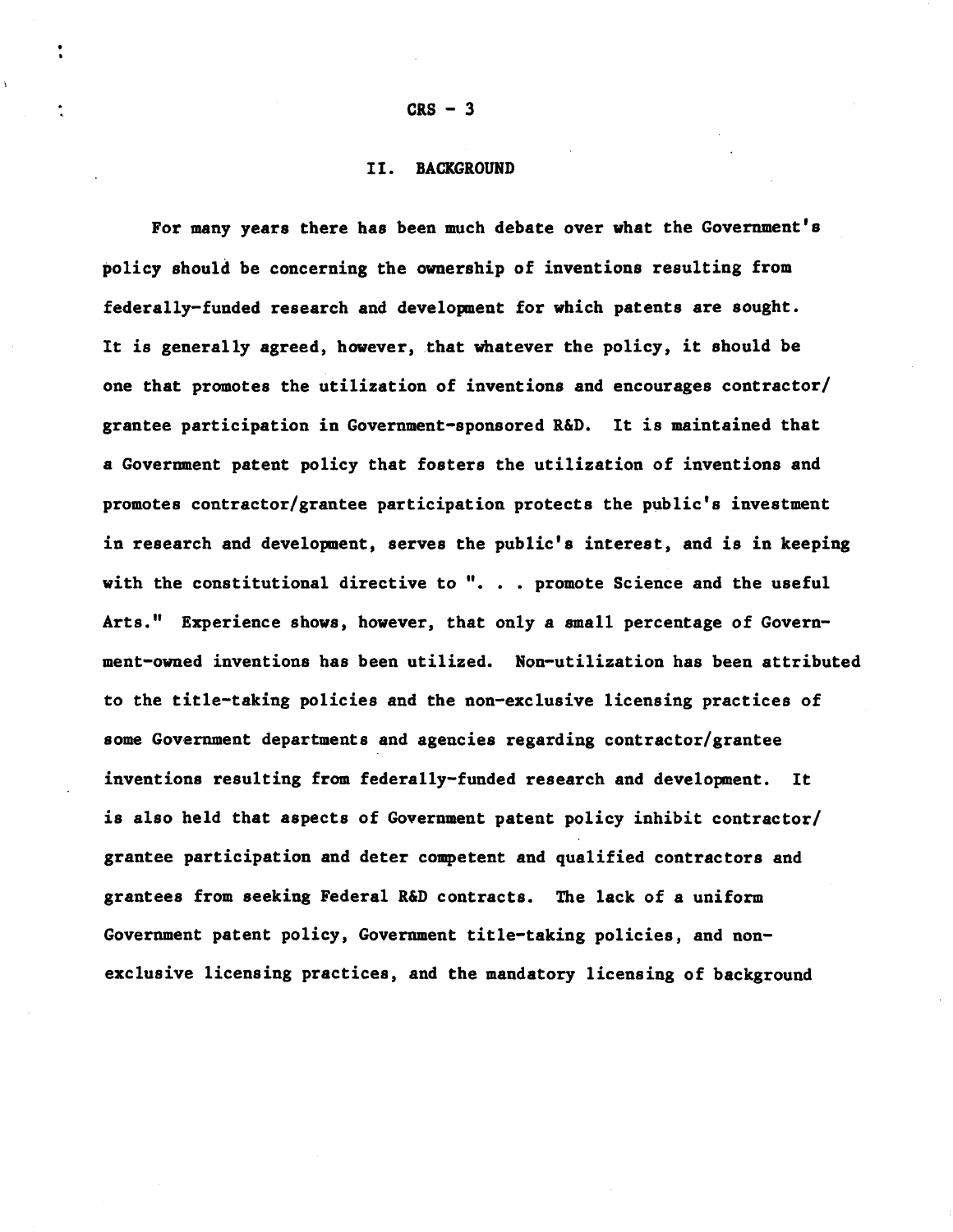patents are aspects of the issue that allegedly affect contractor/grantee participation in federally-funded research and development. 1/

I

The foundation of the American patent system is based on Article I, section 8 of the United States Constitution:

The Congress Shall Have Power . . . To promote the Progress of Science and useful Arts, by securing for limited Times to Authors and Inventors the exclusive Right to their respective Writings and Discoveries.

The constitutional directive has defined the purpose and function of the patent system and experience has shown that it is an incentive system which promotes the progress of science and the useful arts. The system provides the incentives to invent, disclose, and commercialize by offering protection to the inventor in the form of lead time. Through the issuance of the seventeen-year patent grant, which excludes others from exploiting for the limited time of the patent, an inventor is permitted lead time to commercialize his invention. Because the patent system is a disclosure system and provides for a concept to be brought to public attention, the system also promotes competition as it stimulates others to find ways to invent around the patent.

<sup>1/</sup> Examples of Federal statutes establishing Government patent policy include: Aeronautics and Space Act of 1958, 42 U.S.C. 2457; agriculture, 7 U.S.C. 171, 427i, 1624; air pollution, 42 U.S.C. 7608; Appalachian development, 49 App. U.S.C. 302; arms control research, 22 U.S.C. 2572; coal mine health and safety, 30 U.S.C. 951; coal research, 30 U.S.C. 666; consumer product safety, 15 U.S.C. 2054; energy sources development, 42 U.S.C. 5817; helium gas, 50 U.S.C. 167b; motor vehicle research, 15 U.S.C. 1395; National Science Foundation, 42 U.S.C. 1871; nonnuclear energy research and development, 42 U.S.C. 5908; nuclear research, 42 U.S.C. 2181 et seq.; saline and salt water conversion, 42 U.S.C. 1959d; solid waste disposal, 42 U.S.C. 3253, 6981; TVA, 16 U.S.C. 831R.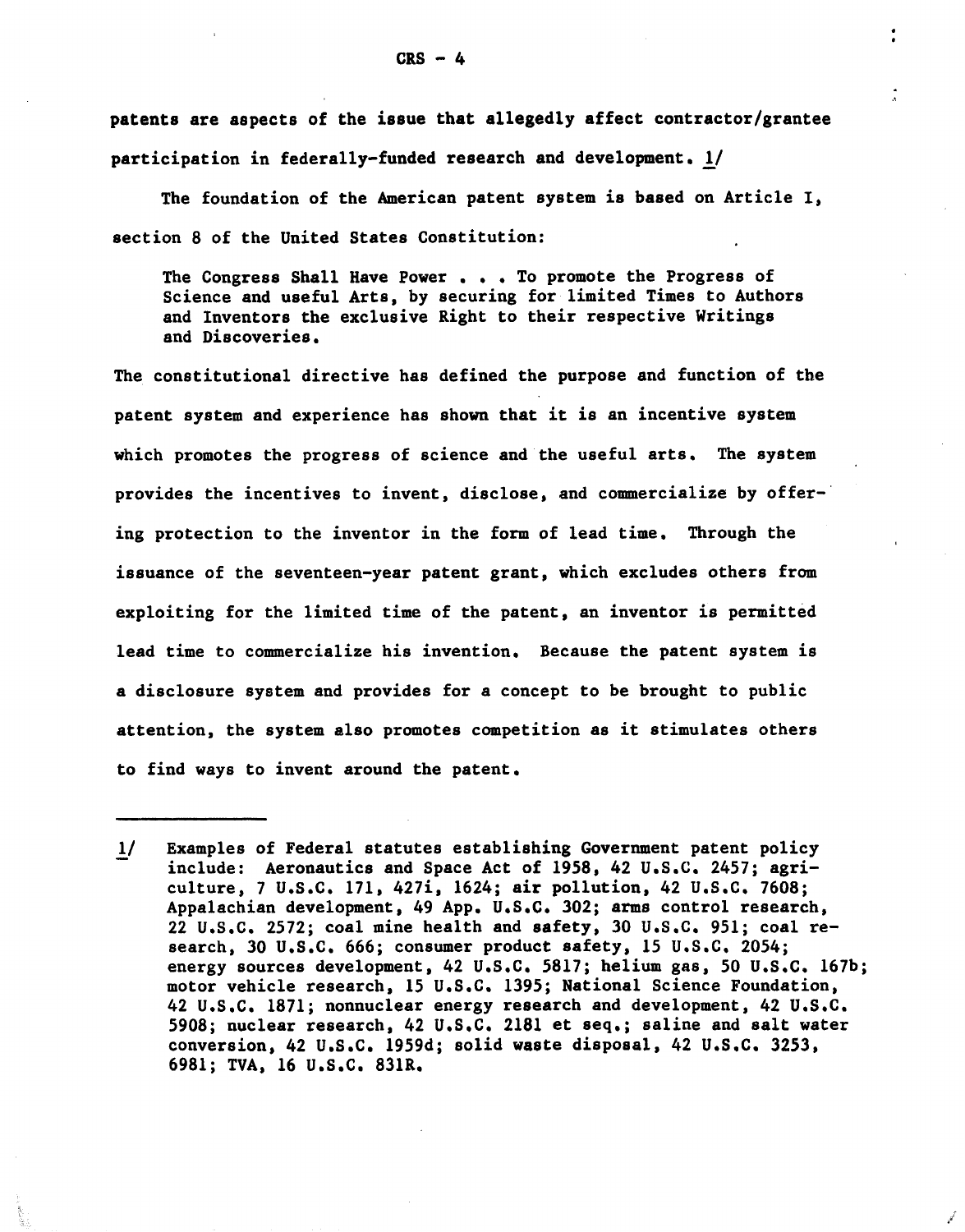It follows that the Government's patent policy (i.e. its policy with respect to the ownership of inventions resulting from federally-funded research and development) should be in keeping with the incentives of the patent system and in accordance with the constitutional directive. Yet, while the patent system is a means for inducing people to invent and commercialize, there are certain aspects of Government patent policy that function to reduce the incentives of the patent system. Critics of Government patent policy maintain that it discourages the utilization and commercialization of inventions, thereby failing "to promote the progress of science and the useful arts."

In order to place these criticisms in the proper perspective, it is necessary to discuss Government patent policy as it relates to the Nation's research and development effort. For over more than a decade the Federal Government has been financing on an average about **50** percent of the Nation's entire expenditures for research and development. **A** large portion of this Government investment is distributed through grants and contracts to outside (outside of the Federal Government) performers of research and development **--** industry, universities and colleges, State and local governments, and other nonprofit institutions. During the course of such federally-funded R&D, several thousand inventions each year are made **by** contractors and grantees. Generally speaking, it has been the Government's policy to retain title and rights to inventions resulting from federallyfunded R&D **--** made either **by** Government contractors or grantees or Government employees who might be performing research and development in the

1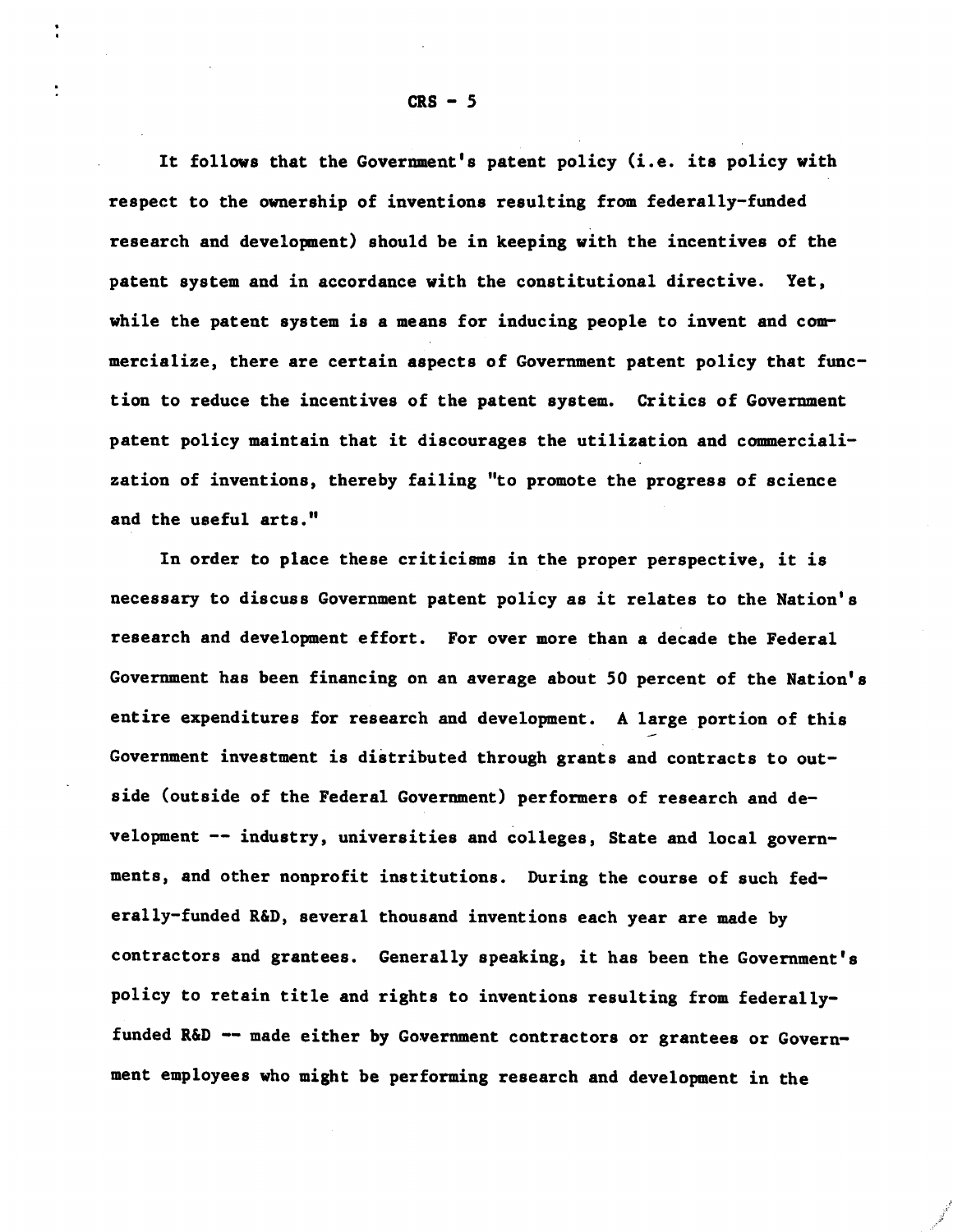course of their work for the Government. The Government holds title to about **28,000** such inventions, of which only about five percent have been used. Critics of Government patent policy maintain that the Government's policy with respect to these inventions contributes to this situation. They argue that the lack of uniformity in the patent policies of Government departments and agencies, and the policies with respect to rights in inventions made **by** Government contractors and grantees and Government employees discourage, rather than promote, invention utilization.

Uniform Patent Policies and Procedures. Over the years the Federal Government has developed patent policies primarily on a subject or an agency-by-agency basis resulting in several different approaches. (See Section III **--** Statutory Patent Provisions of Individual Departments and Agencies In **U.S.** Congress. House. Committee on Science and Technology. Subcommittee on Domestic and International Scientific Planning and Analyses. Committee Print, 94th Congress, **2d** session. Washington, **U.S.** Govt. Print. **Off., 1976: 61-85.)** It is maintained that the differing missions of the various Government departments and agencies require different patent policies because of the varied kinds of technologies the individual agencies deal with in discharging their responsibilities. Nevertheless, it is generally agreed that some degree of uniformity is desirable in light of the premise that diversity in Government agency patent policies and practices, and administrative burdens associated with this lack of uniformity, deter competent and qualified contractors and grantees. In an attempt to provide some cohesion, President Kennedy issued a Presidential memorandum and statement of Government patent policy on October **10, 1963,** and President Nixon issued a revised statement

CRS **- 6**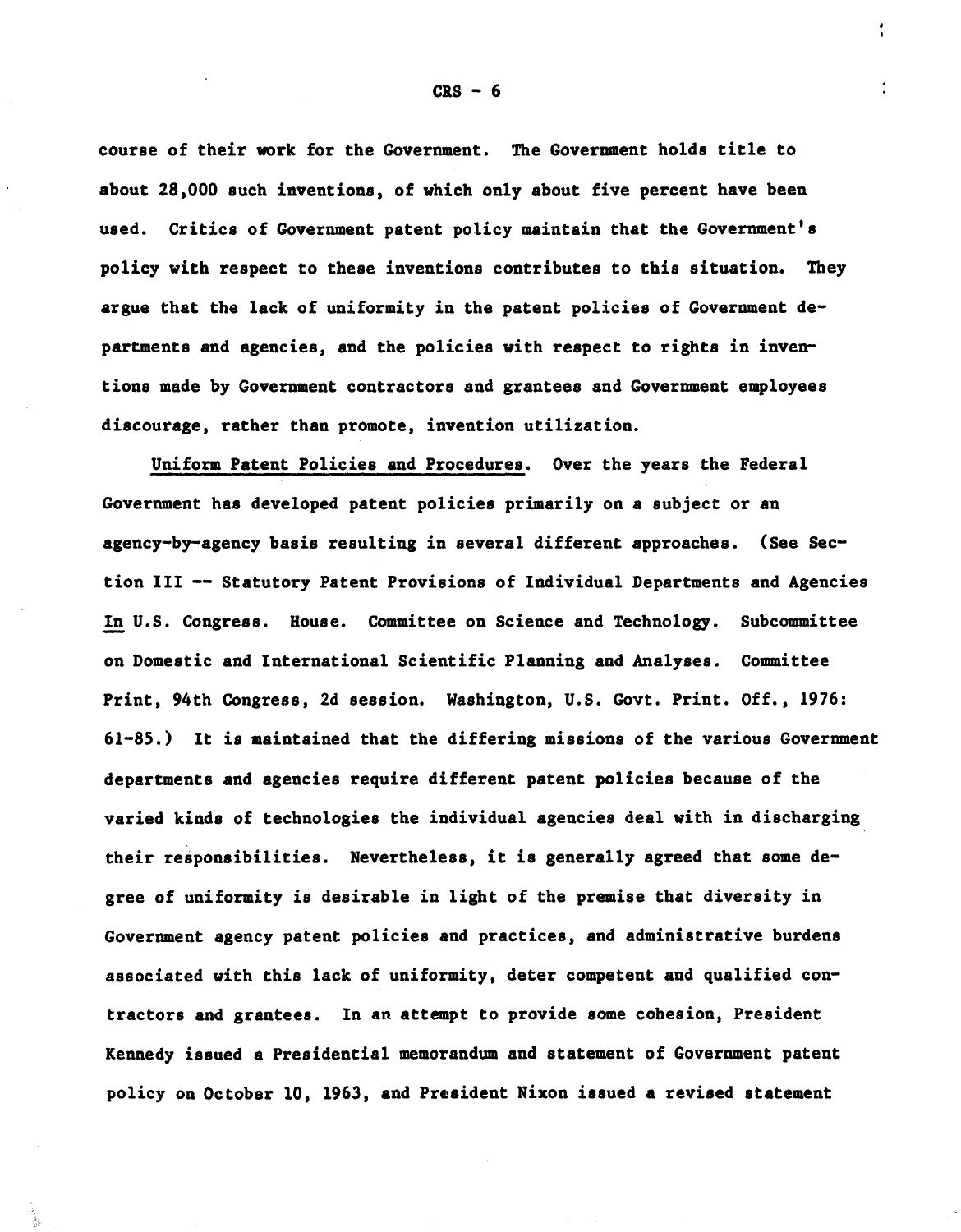of Government patent policy on August **23, 1971.** President Kennedy's statement describes, in general terms, those conditions under which the Government will take title to patent rights. President Nixon's revision enlarged the authority of an agency to waive title to such rights and to grant an exclusive license under a Government-owned patent. To the extent to which a Government agency is not bound **by** statute, it is supposed to be guided **by** these presidential policy statements. These policy statements do not apply, however, to those agencies whose patent policies are dictated **by** provisions of their enabling legislation. **As** a result, there is still **a** significant diversity in the patent policies and practices of the various Government agencies and departments.

The Allocation of Rights to Inventions Made **by** Government Contractors and Grantees. There are several issues surrounding the allocation of rights to inventions made **by** Government contractors and grantees: title vs. licensetaking policies; nonexclusive vs. exclusive licensing of inventions; waiver policies; and invention rights to contractors 'and grantees' background patents.

Generally speaking, it has been the Government's policy to retain title and rights to inventions resulting from federally-funded R&D and to grant nonexclusive royalty-free licenses to all inventions for which it holds title. Only in the event that there are no takers on a nonexclusive basis may the invention be offered on an exclusive basis. The Government's policy of retaining title to the invention is based on the belief that the Government should own what it has paid for; and the policy of granting nonexclusive licenses is based on the view that inventions generated with tax dollars should be made freely available so as to benefit all taxpayers.

÷

 $\ddot{\bullet}$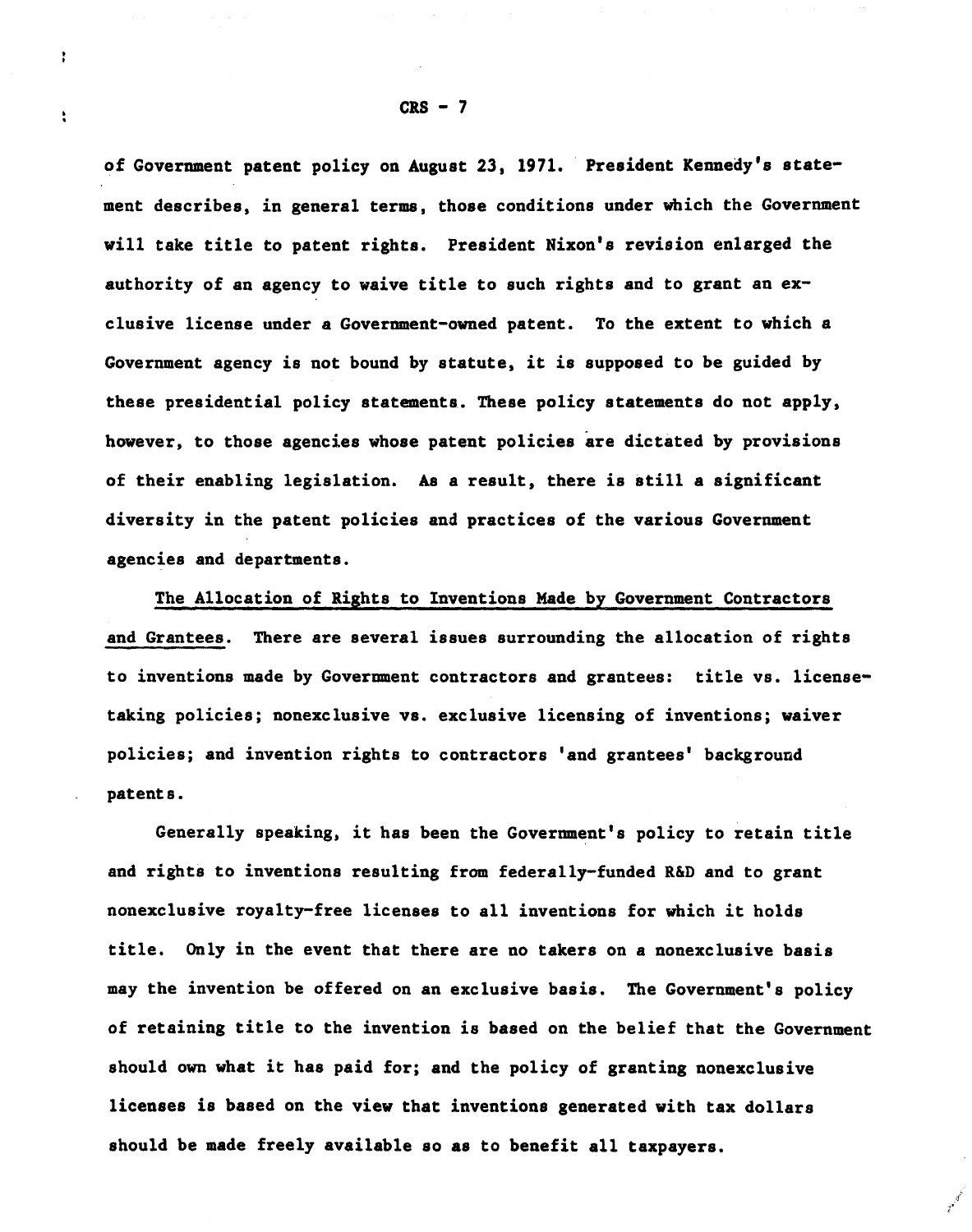Some critics of Government "title-taking" policies, however, argue that leaving title with the Government contributes to the nonuse of inventions and deters competent and qualified contractors from seeking Government contracts. They maintain that contractor/grantee ownership of patent titles would better assure commercial development and use of an invention and would assure more willingness on the part of contractors and grantees to perform research and development for the Government. Regarding the Government's practice of granting nonexclusive licenses to inventions arising out of Government sponsorship, it is often argued that the public may actually benefit less from the increased availability of Government-owned inventions because, in reality, there are few or no takers of licenses offered on a nonexclusive basis -- a situation resulting in the nonuse of inventions. The reasoning behind this argument is in the paradox that something free for all is of little use to anyone. It is argued that it is not economically feasible for a contractor or grantee to make the necessary investment to bring an invention to commercialization unless that party is offered some type of lead time in the form of exclusive licensing. Proponents for exclusive licensing rights maintain that assurances may be provided for the use of inventions through the revocability of the exclusive right, should the contractor or grantee not carry out its plan for commercialization.

For obvious reasons, contractors express an overwhelming preference for a Government policy allowing them to retain title to inventions resulting from federally-funded R&D. Regarding licensing practices, the position generally taken by many critics of Government patent policies is that if the Government takes title to inventions resulting from federally-funded

 $CRS - 8$ 

**1 t**

÷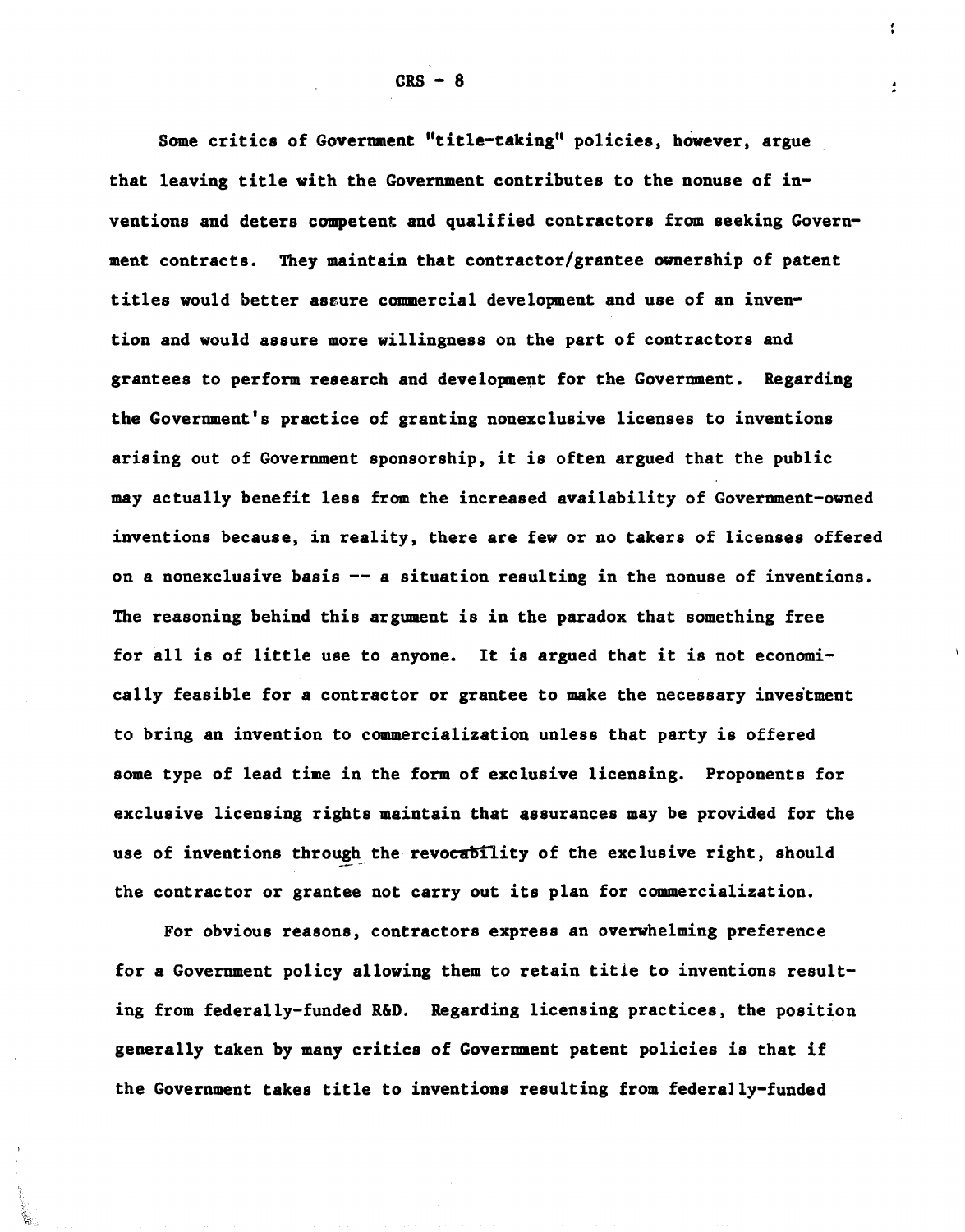R&D, it should permit the exclusive licensing of these patents in order to better assure the use of inventions. However, critics of the Government's title-taking policies and nonexclusive licensing practices find another alternative acceptable to meet the basic policy objectives of invention utilization and contractor participation: the policy of waiving title of inventions made from federally-sponsored research and development. At present, there are some Government agencies, like NASA and the Department of Energy, that for reasons deemed necessary, allow the granting of waivers to inventions. To encourage the use of inventions whose title is waived to the contractor, waiver rights normally carry with them Government "marchin rights" either requiring the licensing of others or the termination of the waiver in the event that steps toward utilization have not taken place in a fixed amount of time. Those in favor of patent policies allowing the granting of waivers maintain that the flexibility allowed by this policy is its most attractive feature, while some believe that waivers carry with them administrative burdens associated with negotiating time and cost, which may discourage competent and qualified contractor/grantee participation in federally-funded research and development.

Another issue of Government patent policy is the controversial one involving the Government acquiring rights to a contractor/grantee background patents. Background patents are defined as those patents covering inventions made by the contractor/grantee before or outside of the effort which are necessary to the performance of the work of the contract or grant. The controversy arises in the Government's right under certain circumstances to require mandatory or compulsory licensing of a contractor/grantee's

 $CRS - 9$ 

**I**

 $\frac{1}{2}$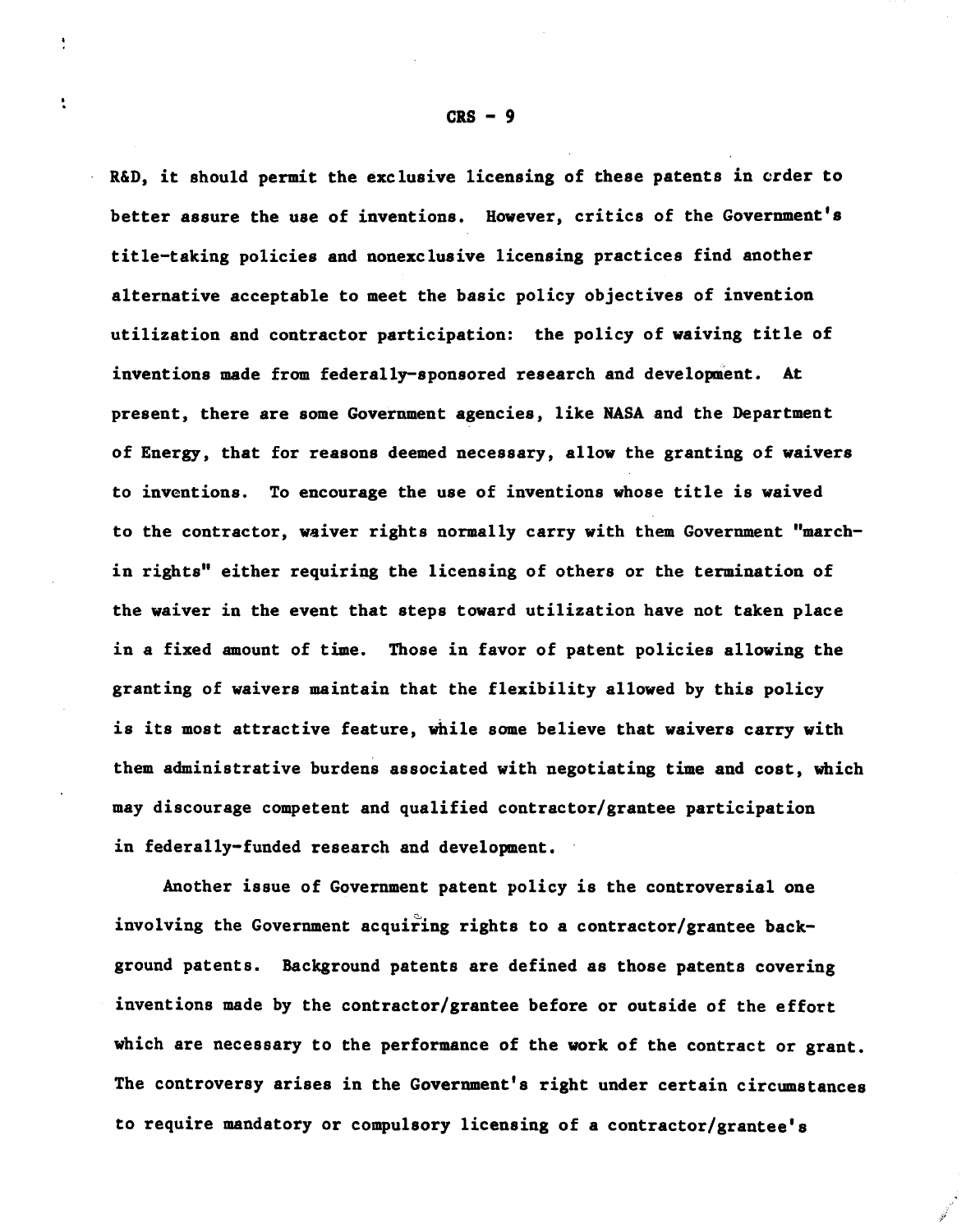privately-developed background patents. It follows that the most competent contractor/grantee -- the one that has the most background, knowledge, experience, and perhaps even background patents on inventions in a similar area -- will be the party most affected by a Government policy requiring mandatory or compulsory licensing of background patents. It has been suggested that such a policy has led the most qualified contractor/grantees to refrain from competing for Government research and development contracts.

Rights to Inventions Made by Government Employees. Another area of controversy relating to Government patent policy is the Government's policy with respect to inventions made by its employees. Although this issue is not quite as salient as the others surrounding Government patent policy, it is one which is frequently brought up in discussions of the Government's policy regarding inventions arising out of federally-funded research and development. Generally, rights to inventions made by Government employees are determined by provisions of Executive Order 10096 issued by President Truman on January 23, 1950. Briefly, the policy set out in the executive order states that the Government shall obtain the entire right, title, and interest to all inventions made by Government employees (1) during working hours, (2) with a contribution by the Government of facilities, equipment, materials, funds, etc., and (3) which bear a direct relation to or are made in consequence of the official duties of the employee-inventor. While it is generally believed that the Government should obtain rights to inventions by Government employees, there are a few who believe that if policy should be changed to leave rights to inventions in the hands of Government contractors, such a policy should also be applied to inventions made by Government employees.

 $CRS - 10$ 

**f**

 $\overline{a}$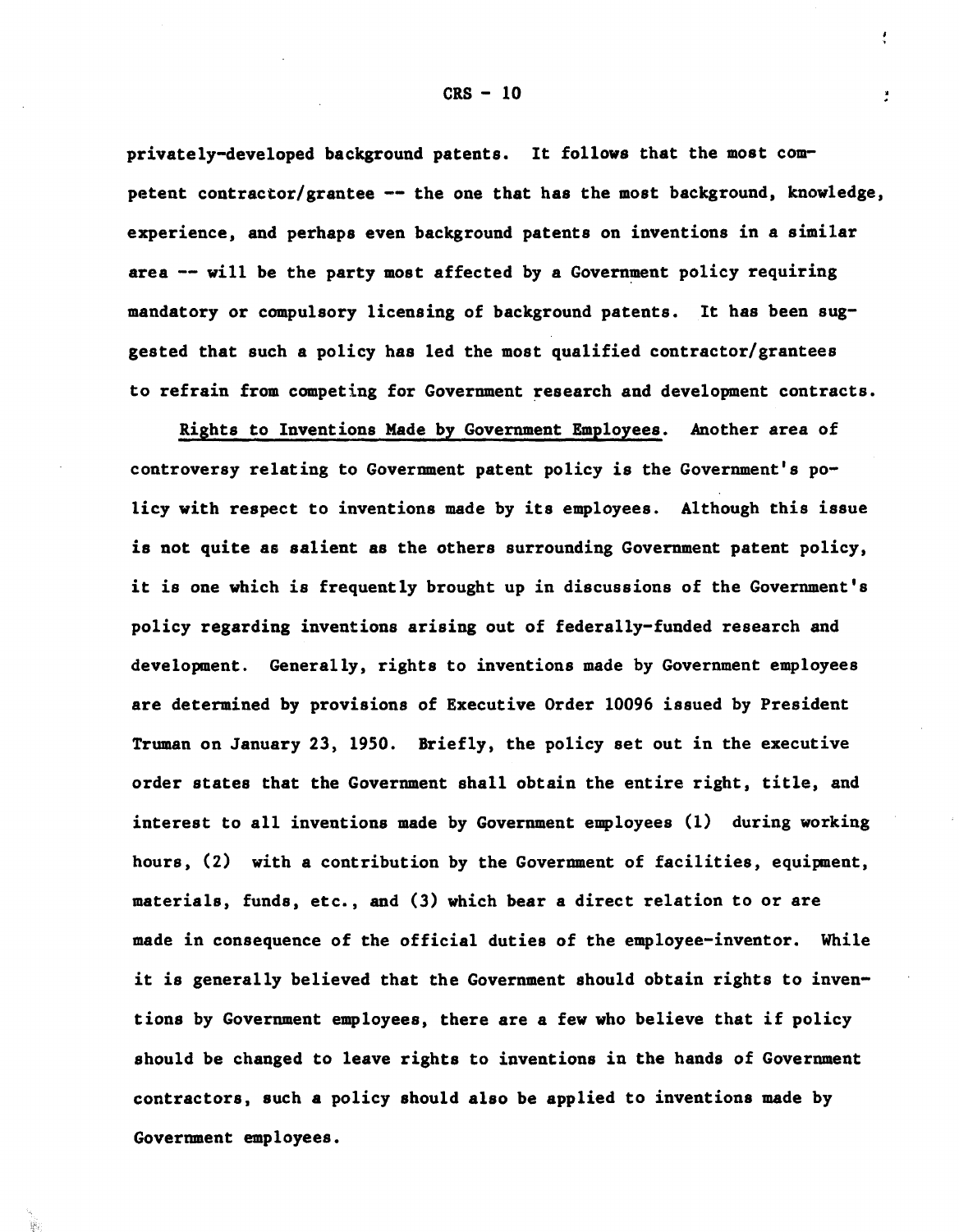١

ŧ

## III. RECENT CONGRESSIONAL ACTION

Congressional Action on Government Patent Policy. In 1976, the House Committee on Science and Technology held hearings on Government patent policy (the ownership of inventions resulting from federally-funded research and development). At those hearings, Dr. Betsy Ancker-Johnson, the Assistant Secretary of Commerce for Science and Technology, outlined the proposal on Government patent policy of the Committee on Government Patent Policy of the Federal Council for Science and Technology (FCST) which covered (1) the allocation of rights to all inventions resulting from federally-sponsored R&D conducted either by contractors or Federal employees and (2) the protection and licensing of all federally-owned inventions. Although no legislation on the ownership of inventions resulting from federally-funded R&D was introduced in the 94th Congress, H.R. 6249 has been introduced in the 95th Congress and referred jointly to the Committees on Science and Technology and the Judiciary. This bill incorporates many of the concepts of the FCST's proposal on Government patent policy discussed in the 1976 (94th Congress) hearings of the House Committee on Science and Technology.

Congressional Action on Institutional Patent Agreements (IPAs). An area of concern that has recently surfaced in the Congress is that of the use of Institutional Patent Agreements, which are agreements between the Federal Government and universities or nonprofit organizations. These agreements provide universities and nonprofit organizations with a first option to own the rights to any invention resulting from their federallyfunded R&D. Such agreements have been in use since 1953 by the Department of Health, Education, and Welfare. The National Science Foundation now also uses IPAs.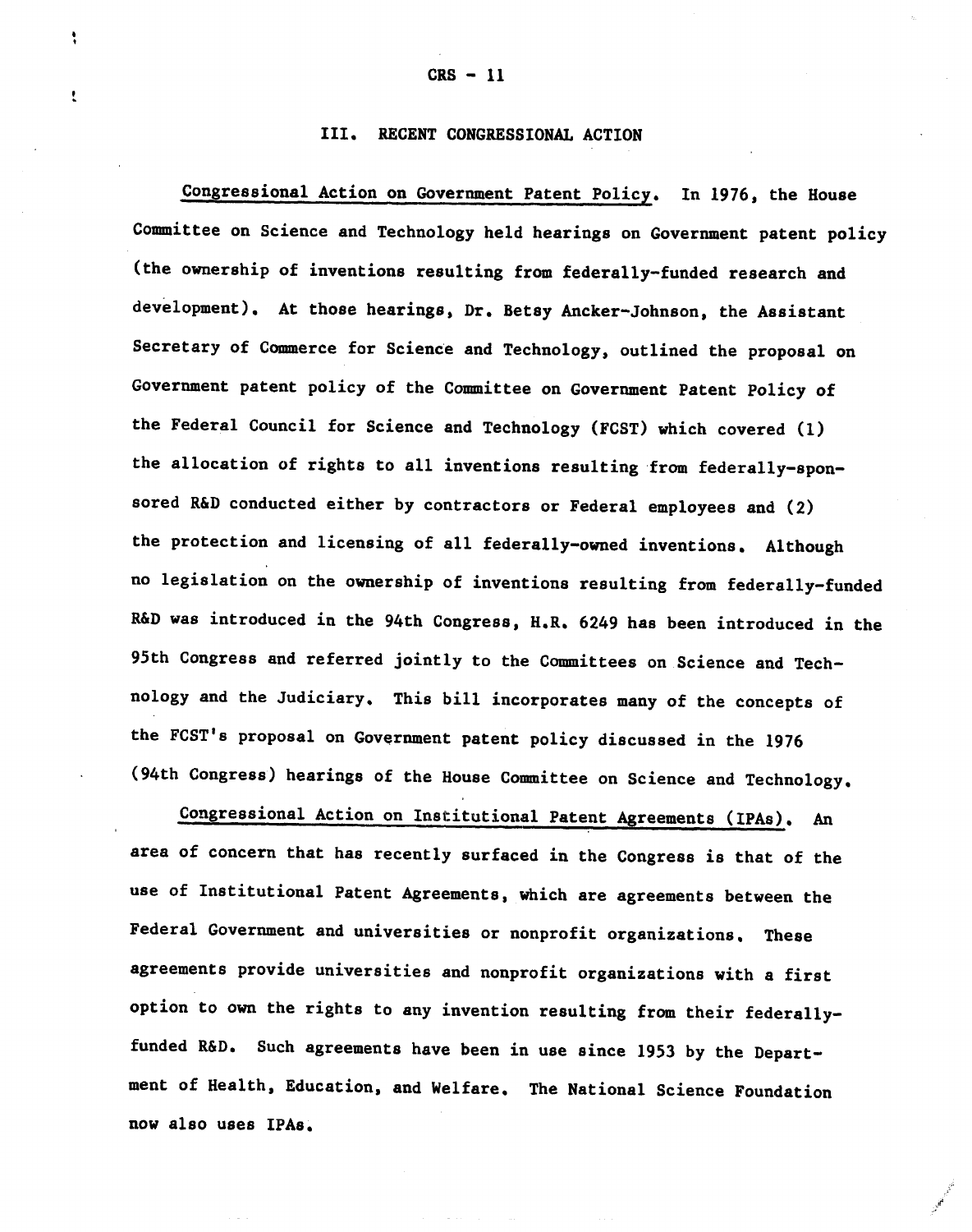In February 1978, the General Services Administration announced that a new, standard IPA was being incorporated into the Federal Procurement Regulations for use by the majority of those Government departments and agencies which are not statutorily restricted from the use of such agreements. At the request of Senator Gaylord Nelson, the Office of Federal Procurement Policy in the Office of Management and Budget agreed to delay the effective date of the regulation until July 18, 1978 to allow time for congressional evaluation. The Subcommittee on Monopoly and Anticompetitive Activities of the Senate Select Committee on Small Business, both chaired by Senator Nelson, held hearings on this subject in May and June 1978.

Congressional General Revision of the Patent Laws. There has been considerable congressional interest in general revision of the patent laws since about 1952 when the existing patent laws were codified as Title 35 of the U.S. Code. Since that time, many bills have been introduced and many hearings held. However, probably because of the complexity of the issues involved, no general patent law revision has been enacted, although a number of bills on specific aspects of patent laws have been enacted, like the Patent Cooperation Treaty, P.L. 94-131, 89 Stat. 685, approved November 14, 1975. The most recent bill on the general revision of the patent laws that had significant support was S. 2255 of the 94th Congress. No similar regulation has been introduced thus far in the 95th Congress.

S. 2255 contained no specific sections on the ownership of inventions resulting from federally-funded R&D. Those aspects of patent policy with which S. 2255 and similar bills have dealt are the statutory patent laws

 $CRS - 12$ 

**I t**

Ĭ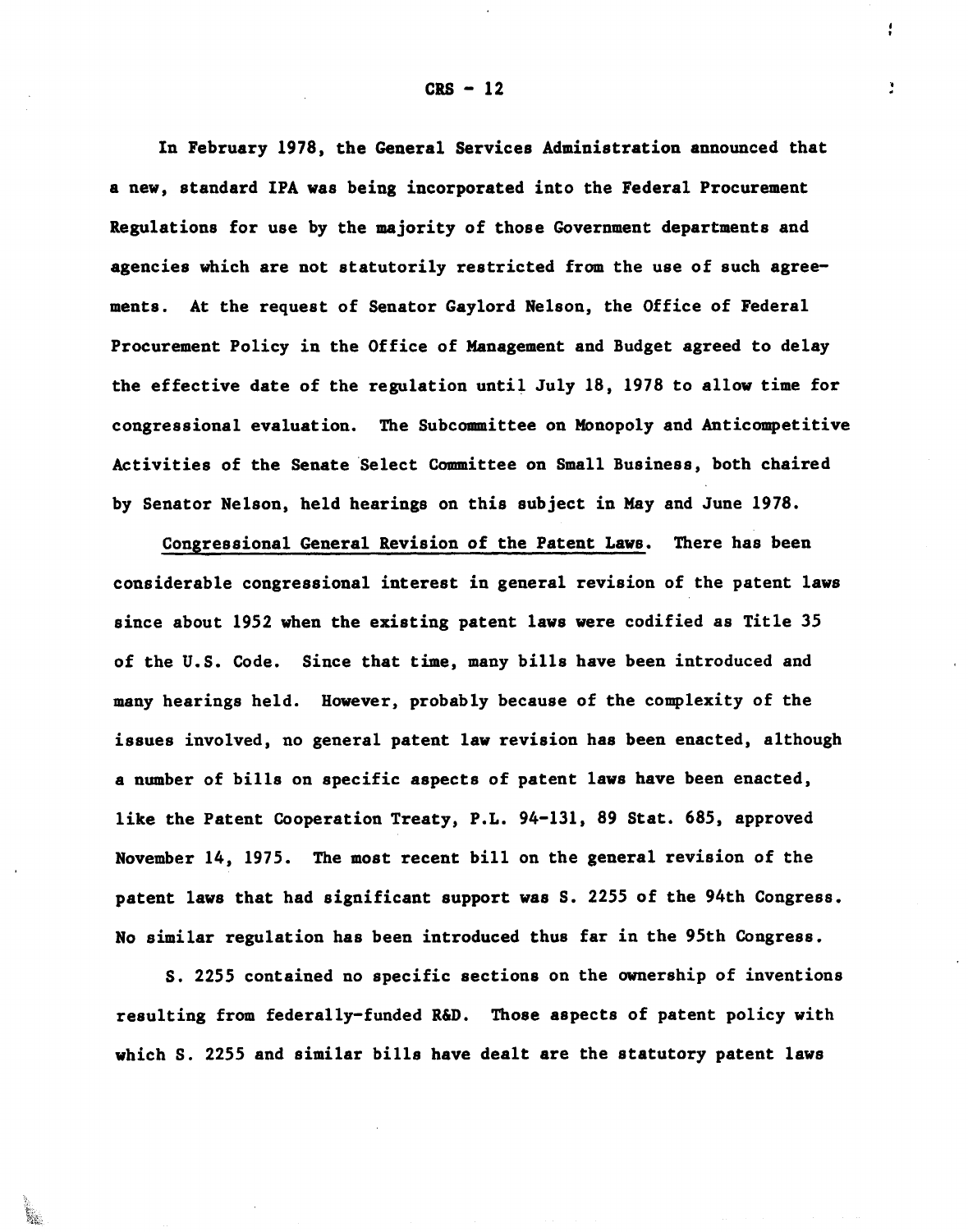of Title 35 of the U.S. Code which involve the operation of the Patent and Trademark Office of the U.S. Department of Commerce, the functioning of the Commissioner of Patents, the general patent approval process, and the rights of the private inventor and the general public. It is generally held that the four principal goals of general patent law reform are: increased quality and reliability for U.S. patents; accelerated and improved disclosure of new technology; simplification of procedures for obtaining patents; and maintenance of existing substantive standards for awarding patents.

These goals of generally reforming the patent laws of the United States, while affecting mainly the technical operation of the patent system, obviously are of significance in addressing the related issue of the ownership of inventions resulting from federally-funded R&D.

# $CRS - 13$

**t** t

÷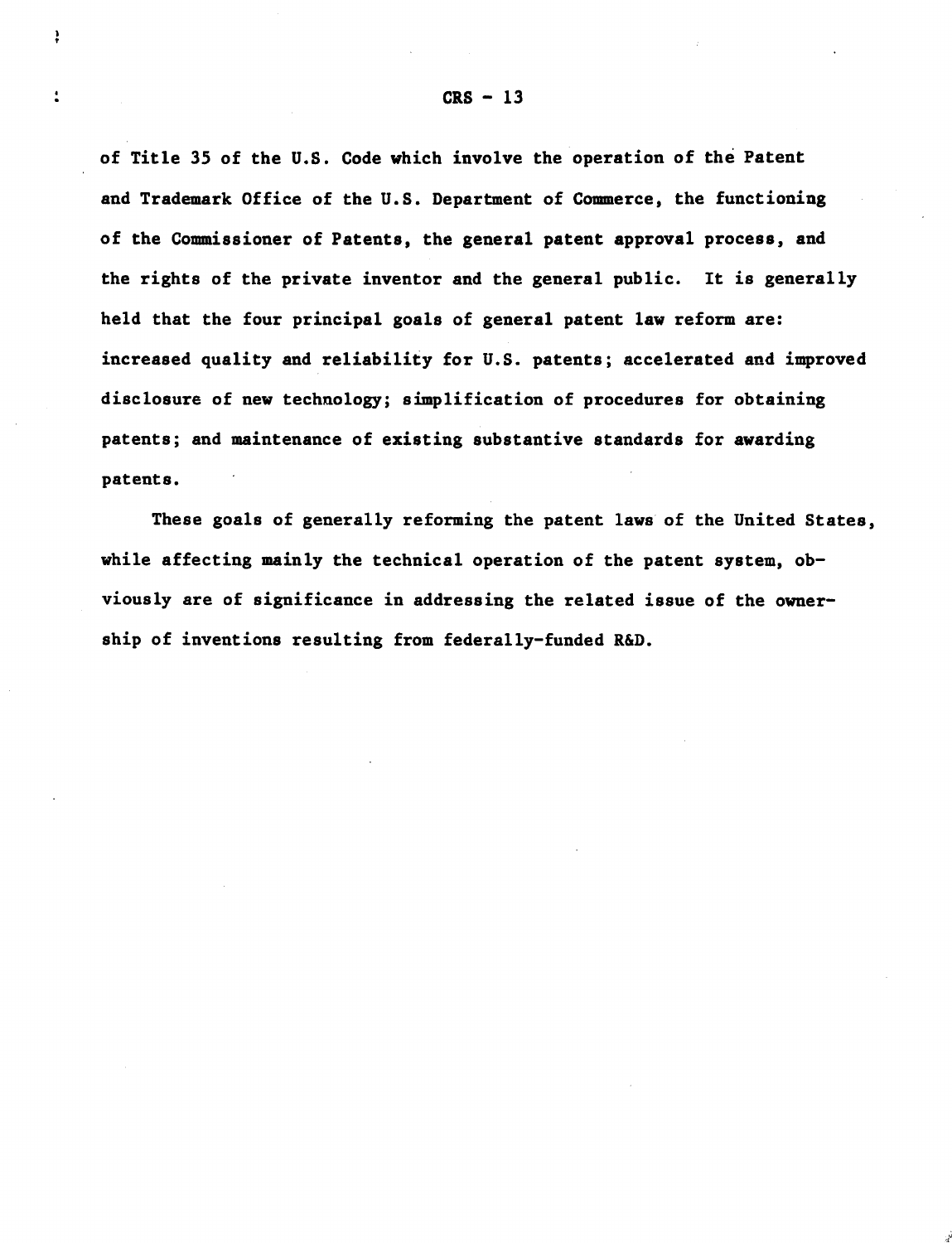ţ

 $\overline{\cdot}$ 

### IV. BIBLIOGRAPHY

- Carey, William D. Patent Policy Versus Innovation. Science, v. 200, June 30, 1978: 1439.
- Executive Order 10096, January 23, 1950, President Harry Truman, Providing for a Uniform Patent Policy for the Government With Respect to Inventions Made by Government Employees and for the Administration of Such Policy.
- Federal Council for Science and Technology. Annual Report on Government Patent Policy. June 1967. Washington, U.S. Govt. Print. Off., 1968. 64 p.
- ---. Annual Report on Government Patent Policy. December 1968, U.S. Govt. Print. Off., 1970. 83 p.
- ----. Annual Report on Government Patent Policy. Combined December 1969 and December 1970. U.S. Govt. Print. Off., 1971. 160 p.
- Annual Report on Government Patent Policy. Combined December 1971 and December 1972. U.S. Govt. Print. Off., 1973. 206 p.
- Federal Procurement Regulation on Institutional Patent Agreements. Federal Register, v. 43, February 2, 1978: 4424-4428.
- Guarisco, Elizabeth J. and William C. Boesman. Government Patent Policy. CRS Issue Brief 78057. Washington, Library of Congress, 1978.
- Harbridge House, Inc. Government Patent Policy Study. (Prepared for the Federal Council for Science and Technology, Committee on Government Patent Policy) Washington, U.S. Govt. Print. Off., 1968.
- Kitch, Edmund W. The Nature and Function of the Patent System. (Reprint No. 87) Washington, American Enterprise Institute, April 1978.
- McClellen, John L. Patent Rights in Inventions Resulting from Government-Financed Research Contracts. Remarks in the Senate. Congressional Record [daily ed.] v. 113, July 24, 1967: S10093-S10097.
- Memorandum of October 10, 1963 on Government Patent Policy, President John F. Kennedy.
- Memorandum of August 23, 1971 on Government Patent Policy, President Richard M. Nixon.
- Nash, Bernard. The Patent Reform Bill -- The Pro Side. Research Management, v. XX, May 1977: 12-15.
- Patent Advisory Panel. Patent Advisory Panel Progress Report to the Federal Council for Science and Technology. Washington, U.S. Govt. Print. Off., June 1964. 38 p.

÷.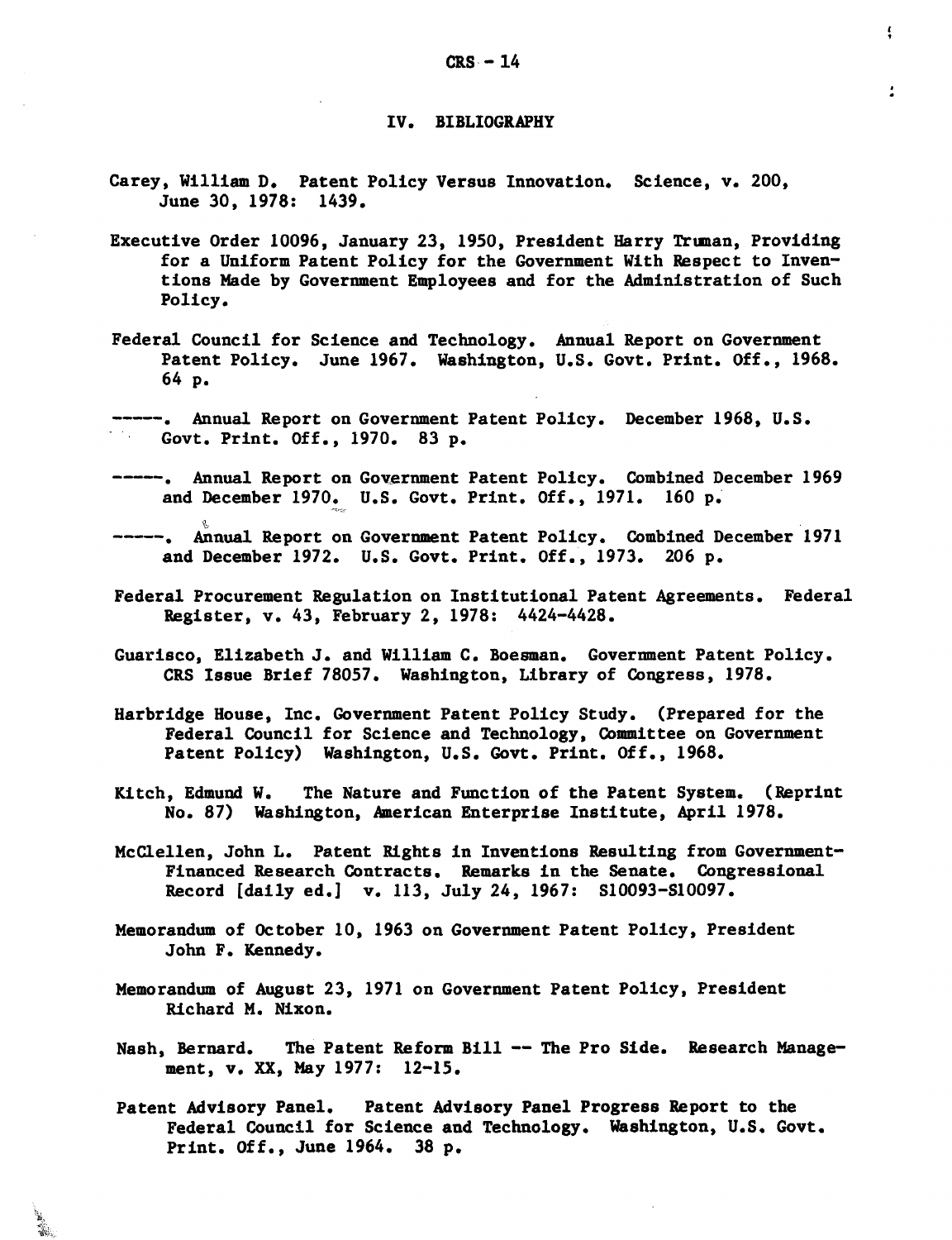ļ

- President's Commission on the Patent System. "To Promote the Progress of **. . .** Useful Arts" in an Age of Exploding Technology. (Report of the President's Commission on the Patent System) Washington, **U.S.** Govt. Print. **Off., 1966.** 64 **p.**
- Scott, Hugh and Dennis Unkovic. Patent Law Reform: **A** Legislative Perspective of an Extended Gestation. William and Mary Law Review, v. **16,** summer **1975: 937-969.** [Also appears in the Congressional Record, v. 122, Feb. **26, 1976:** S2414-S2423.]
- Whale, Arthur R. The Patent Reform Bill -- The Con Side. Research Management, v. XX, May **1977: 16-19.**
- **U.S.** Commission on Government Procurement. Report of the Commission on Government Procurement. Washington, U.S. Govt. Print. **Off., 1972.**
- **U.S.** Congress. House. Committee on Science and Technology. Background Materials on Government Patent Policies: Volume **1 --** Presidential Statements, Executive Orders, and Statutory Provisions. August **1976.** Washington, **U.S.** Govt. Print. **Off., 1976. 85 p.** At head of title: 94th Congress, **2d** session. Committee print.
- **----.** Background Materials on Government Patent Policies: Volume II **--** Reports of Committees, Commission, and Major Studies. August **1976.** Washington, **U.S.** Govt. Print. **Off., 1976. 206 p.** At head of title: 94th Congress, **2d** session. Committee print.
- **----.** Analysis of Testimony Presented at the Subcommittee Hearing on Government Patent Policy (The Ownership of Inventions Resulting from Federally-Funded R&D). (In press).
- Subcommittee on Domestic and International Scientific Planning and Analysis. Government Patent Policy (The Ownership of Inventions Resulting from Federally-Funded Research and Development.) Hearings, 94th Congress, 2d session. Washington, U.S. Govt. Print. Off., 1976. 1316 p. Hearings held September 23, 27, 28, 29; October 1, 1976.
- **U.S.** Congress. Senate. Committee on the Judiciary. Patent Law Revision; report together with additional and supplemental views to accompany **S. 2255.** Washington, **U.S.** Govt. Print. **Off., 1976. §6 p.** (94th Congress, 1st session. Senate. Report no. 94-642).
- **-----.** Studies of the Subcommittee on Patents, Trademarks, and Copyrights, Nos. 1-30. Washington, U.S. Govt. Print. Off., 1956-1961.
- **U.S.** Congress. Senate. Select Committee on Small Business. Economic Aspects of Government Patent Policies. Hearings, 88th Congress, **1st** session. Washington, **U.S.** Govt. Print. **Off., 1963. 391 p.** Hearings held on March **7, 8, 13,** and 14, **1963.**

A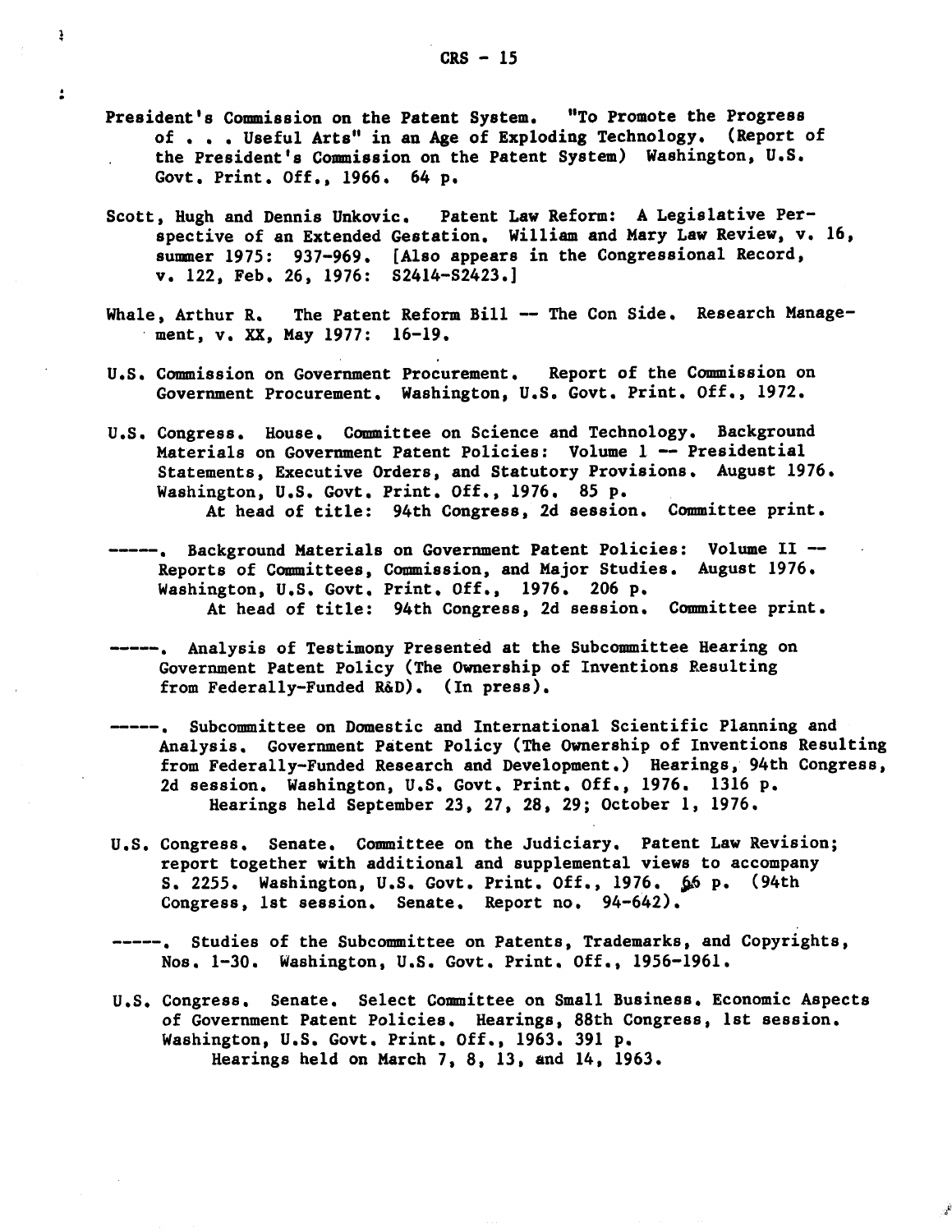Subcommittee on Monopoly and Anticompetitive Activities. Government Patent Policies. Hearings, 95th Congress, **1st** session. Washington, **U.S.** Govt. Print. **Off., 1978. 300 p.**

Hearings held on December **19,** 20, and 21, **1977.**

 $\mathbf{r}$ 

Subcommittee on Monopoly and Anticompetitive Activities. Hearings on Government patent policy **--** Institutional Patent Agreements, 95th Congress, **2d** session. (Not yet printed).

Hearings held on May 22 and 23, June 20, 21, and 26, 1978.

ţ

ž.